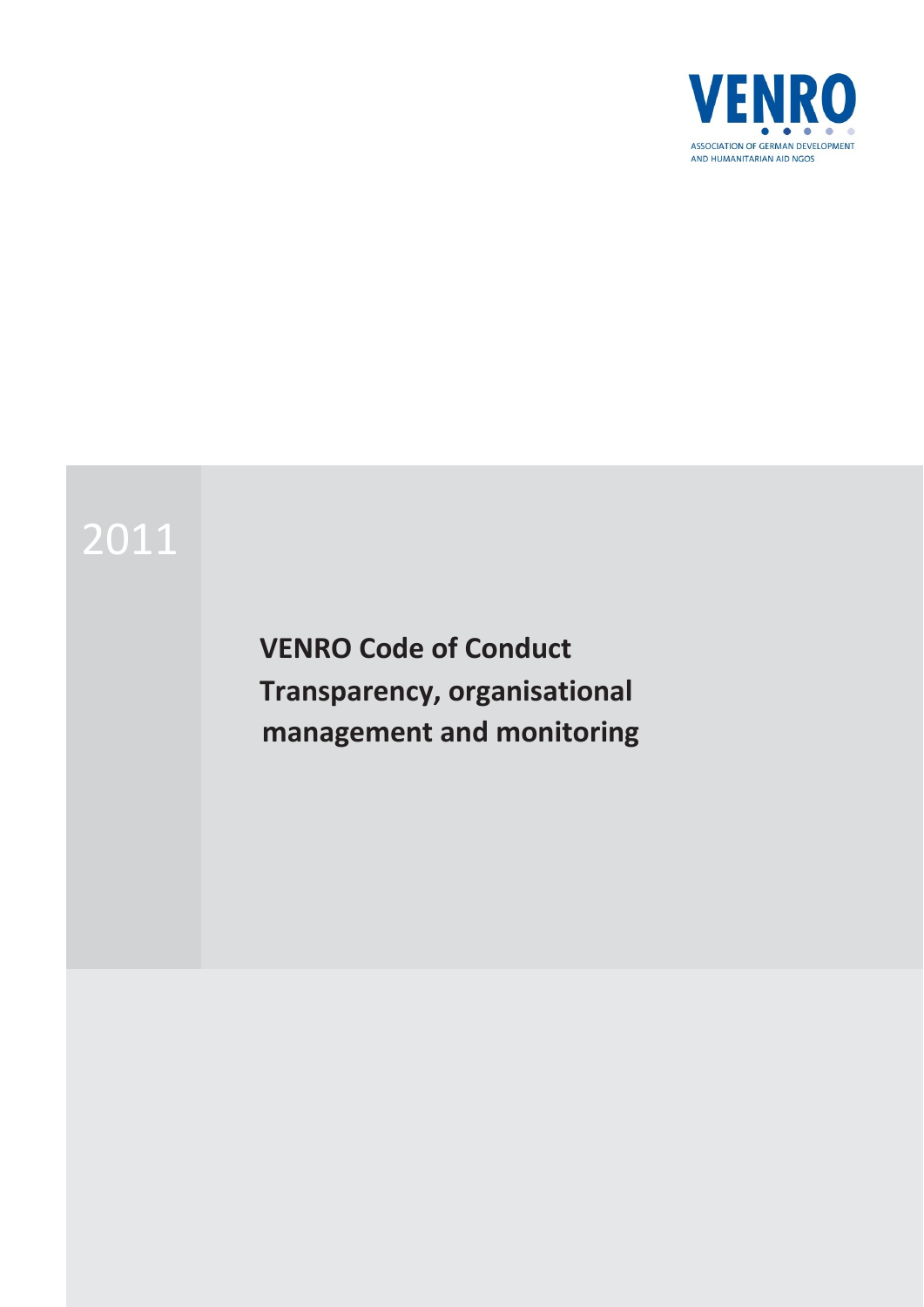## **Contents**

| Preamble |                                       |                                                         | 3              |
|----------|---------------------------------------|---------------------------------------------------------|----------------|
| ı.       | <b>Organisational management</b>      |                                                         | 4              |
|          | 1.1                                   | Principles                                              | 4              |
|          | 1.2                                   | <b>Standards</b>                                        | 4              |
|          | 1.2.1                                 | The General Assembly                                    | 4              |
|          | 1.2.2                                 | The intermediate supervisory body                       | 4              |
|          | 1.2.3                                 | The management body                                     | 5              |
| II.      |                                       | <b>Communication (public relations and fundraising)</b> | 6              |
|          | 2.1                                   | Principles                                              | 6              |
|          | 2.2                                   | <b>Standards</b>                                        | 6              |
|          | 2.2.1                                 | General requirements for annual reports                 | 6              |
|          | 2.2.2                                 | Special requirements for annual reports                 | 7              |
|          | 2.2.3                                 | Other standards                                         | $\overline{7}$ |
| Ш.       |                                       | <b>Operational management</b>                           | 8              |
|          | 3.1                                   | Principles                                              | 8              |
|          | 3.2                                   | <b>Standards</b>                                        | 8              |
|          | 3.2.1                                 | Remuneration for and selection of                       |                |
|          |                                       | employees and consultants                               | 8              |
|          | 3.2.2                                 | Key figures for assessing efficiency                    | 8              |
|          | 3.2.3                                 | Financial reporting and annual accounts                 | 8              |
|          | 3.2.4                                 | Complaints management and corruption                    | 9              |
| IV.      | <b>Outcome and impact orientation</b> |                                                         | 10             |
|          | 4.1                                   | Principles                                              | 10             |
|          | 4.2                                   | <b>Standards</b>                                        | 10             |
|          | 4.2.1                                 | Guidelines                                              | 10             |
|          | 4.2.2                                 | Partner orientation                                     | 10             |
|          | 4.2.3                                 | Methods                                                 | 10             |
| V.       | <b>Binding nature</b>                 |                                                         | 11             |
|          | 5.1                                   | General provisions for implementing the code of conduct | 11             |
|          | 5.2                                   | Changes to the code of conduct                          | 11             |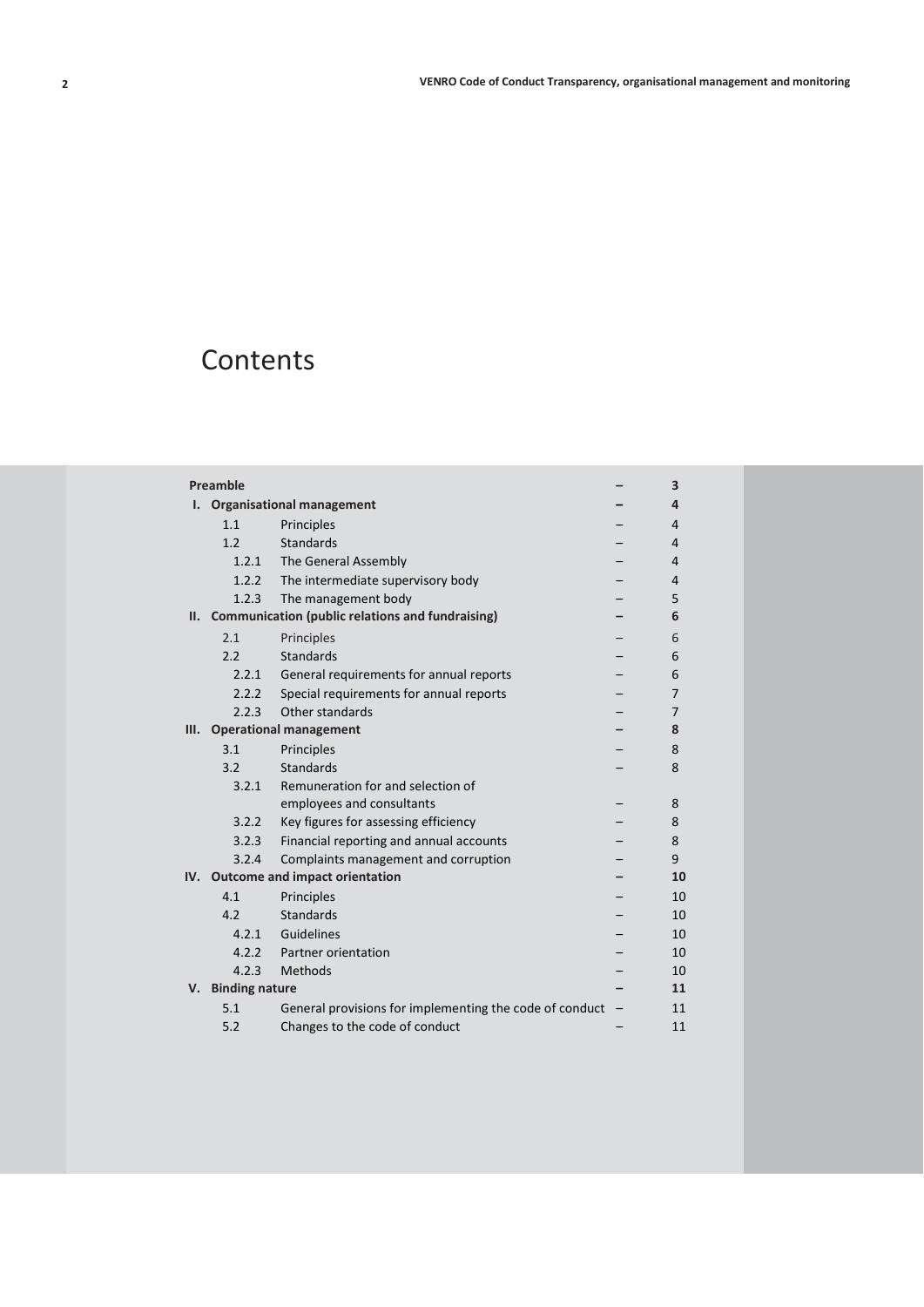### <span id="page-2-0"></span>Preamble

VENRO stands for Verband Entwicklungspolitik Nichtregierungsorganisationen (association for the development policy of German nongovernmental organisations). Members include a large number of small and large, ecclesiastic and secular organisations. VENRO members are acting in accordance with

the statutes and in the belief that sustainable development requires the participation of the entire community, that is, every single person. What is needed are fundamental political reforms, a change in our lifestyle and more solidarity and help for the poor in developing countries. Poverty, environmental destruction and limited opportunities for future generations have reached a level that is ethically and politically unacceptable. Members see it as their duty to fight against poverty, make human rights a reality and maintain natural resources as much as possible.

The objective of this code of conduct is to improve the quality of civil society development co-operation and humanitarian aid with joint principles and standards, and to make the work carried out by VENRO members transparent for the public and donors. The code of conduct is an instrument of collegial collaboration with the objective of increasing the confidence of donors and the public in NGO activities through transparency and a commitment to joint principles and standards. By adopting this code of conduct, VENRO members commit to the principles and standards for organisational management, communication, operational management and

impact monitoring as outlined below. Deviations from the main ideas of this model must be justified. VENRO members commit to abide by the spirit of the principles outlined herein despite substantiated deviations..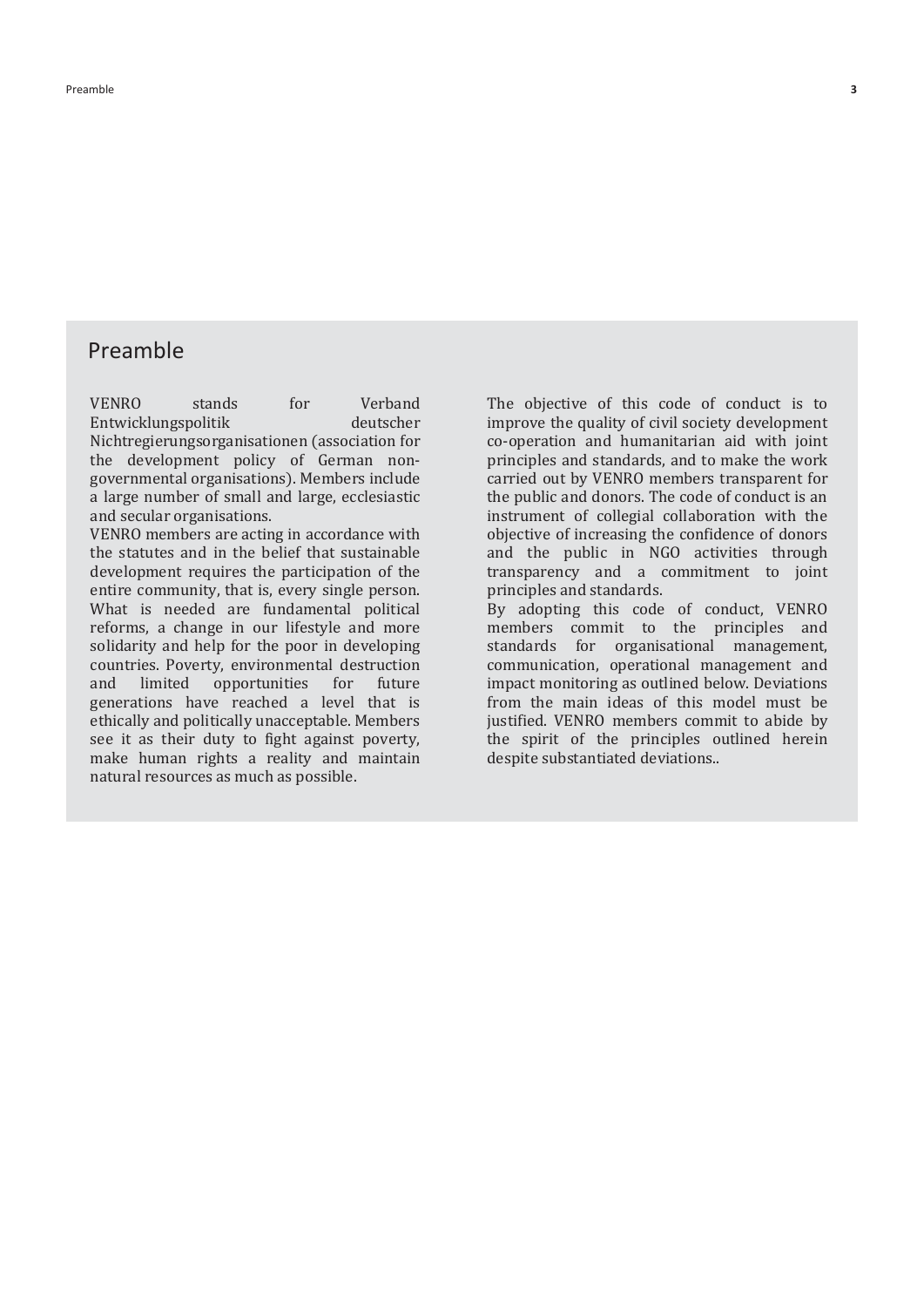### <span id="page-3-0"></span>I. Organisational management

### <span id="page-3-1"></span>**1.1 Principles**

Management tasks and the supervision of the management body are carried out by a variety of organisational bodies. The composition, tasks, areas of responsibility and decision-making powers of the respective bodies are clearly described. They arise from the statutes, and are described in more detail in the by-laws and other procedural guidelines.

The management body and management provide regular, prompt and comprehensive information to the bodies responsible for supervision and controlling tasks about all issues related to planning, strategy, business developments and risk factors that are relevant to the organisation. To this end, meaningful documentation that is required for decision-making purposes is provided. Problems are not concealed but disclosed.

The members of the management body and management commit to ethically responsible, efficient and competent action. Where possible, positions and work tasks are divided so that they correspond with the skills, experience and aptitude of the relevant persons. Management staff builds on the competence and creativity of employees, and involves them in strategy processes and solutions to problems.

The submission and hearing of constructive criticism forms just as much a part of the organisational culture as does the trust-based and protected handling of internal complaints about actual or suspected a) breaches of the statutes, by-laws or internal provisions of a VENRO member, b) waste, improper use of funds or corruption and c) breaches of this code of conduct.

The composition of the organisational bodies of VENRO must ensure that conflicts of interest can be avoided as much as possible. Potential conflicts of interest must be disclosed.

### <span id="page-3-2"></span>**1.2 Standards**

A basic model that is based on the German law for associations, and which serves as an orientation tool for VENRO members, is described below. The basic model applies to VENRO members that are organised under a legal form that differs from that of the

registered association (foundations under civil or public law with legal capacity, GmbH). In the case of these entities, the tasks of the General Assembly are carried out by the corresponding organisational bodies as per the statutes (e.g. foundation board, board of trustees, shareholder meeting).

### <span id="page-3-3"></span>**1.2.1 The General Assembly**

- The General Assembly is the most senior supervisory and control body.
- It decides on all general and guiding specifications and measures that are not assigned to the management body or other bodies in the organisation.
- It approves the statutes and decides on amendments to statutes.
- If required, it will elect an intermediary supervisory body, to which it can delegate tasks as per the statutes.
- It commissions the sworn auditor or auditing company, which should be changed every seven years .
- The assembly receives the activity report of the management body, the accountability report of intermediate supervisory bodies (where applicable), and the audit report ; it also receives the annual accounts and confirms - or refuses to confirm - both bodies.
- It meets at least once a year.
- $\bullet$ It determines the membership fee.
- It approves the dissolution of the organisation pursuant to the statutes.

### <span id="page-3-4"></span>**1.2.2 The intermediate supervisory body**

- An additional supervisory body must be placed between the General Assembly and the management body for organisations with 50 full-time employees or a total income of EUR 10 million a year; this body monitors management on an on-going basis.
- The intermediate supervisory body must consists of at least five persons. Its members work in an honorary capacity. They must have the required qualifications for their supervisory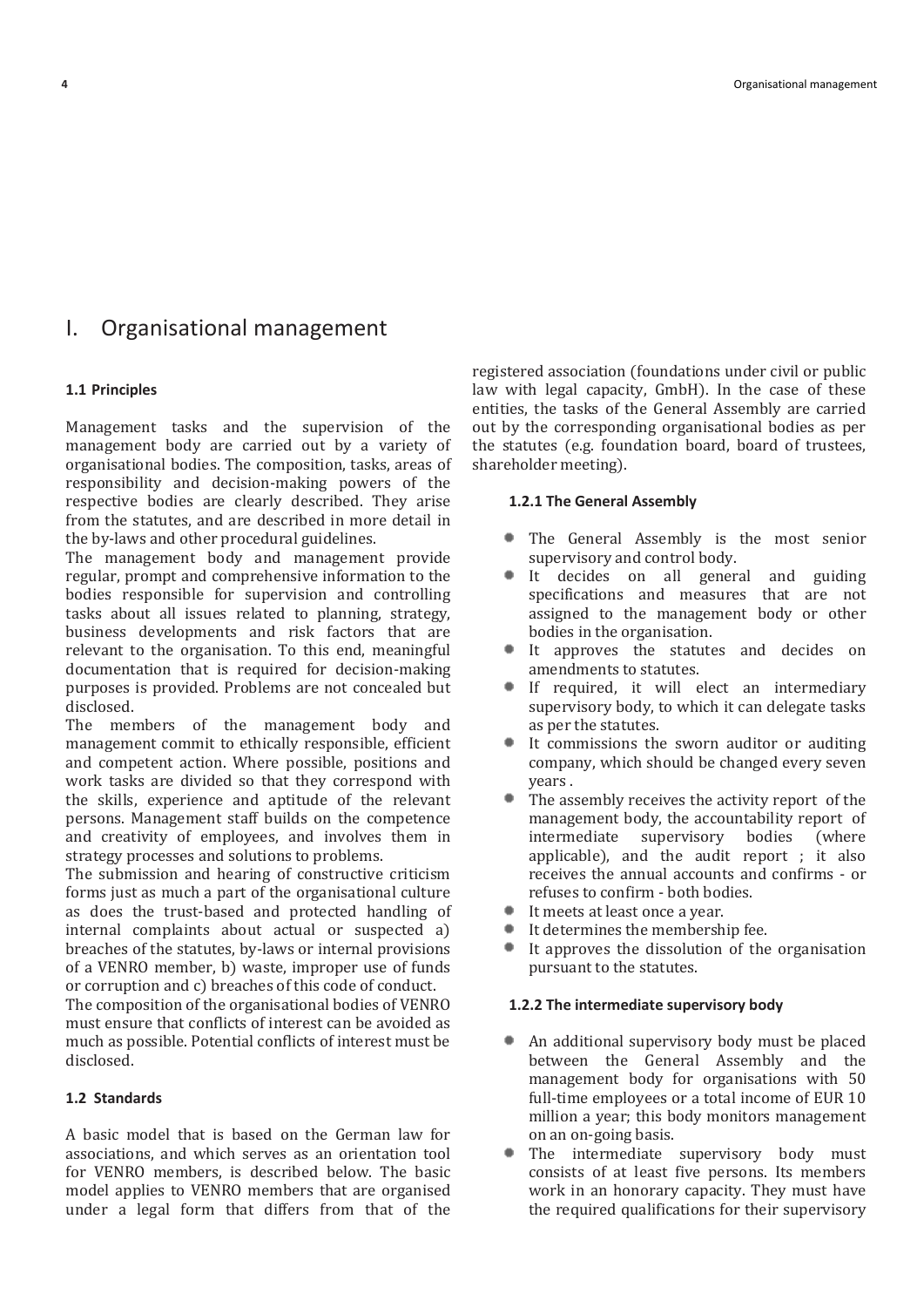duties. It is recommended that the length of the mandate is limited.

- Organisational bodies that have been tasked with monitoring and supervision by the members are expected to show a special commitment to the organisation. Moreover, these organisational bodies should be filled in such a way that they cover the task areas that are relevant to the development policy nongovernmental area.
- It appoints, advises and monitors the management body. It also approves the bylaws of the management body and monitors compliance with the same.
- $\bullet$ It is directly involved in decisions of fundamental importance. It approves the annual budget submitted by the management body, among other things.
- It may form committees to carry out its work.
- It meets at least three times a year.
- In the absence of an intermediate supervisory body, the aforementioned duties are carried out by the General Assembly.

### <span id="page-4-0"></span>**1.2.3 The management body**

- The management body manages the organisation at its own responsibility. It is responsible for developing and implementing the strategic direction of the organisation.
- $\bullet$ The management body must consist of at least five person if it is only active in an honorary capacity.
- The management body should be a full-time  $\bullet$ body and consist of at least two persons (compliance with second-set-of-eyes principle) if the organisation has 50 full-time employees or a total income of EUR 10 million annually.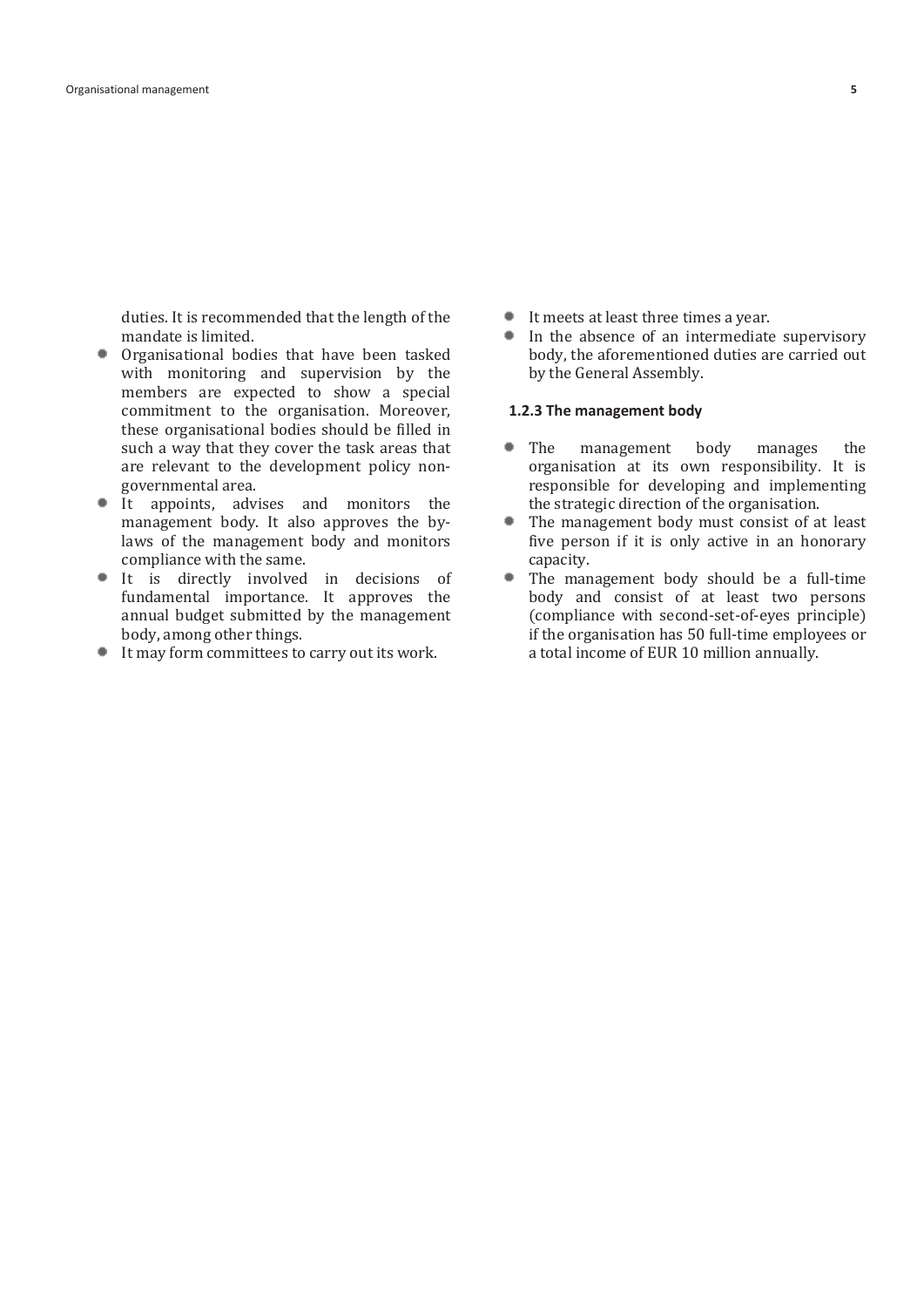### <span id="page-5-0"></span>II. Communication (public relations and fundraising)

### <span id="page-5-1"></span>**2.1 Principles**

l

VENRO members commit to open, truthful and comprehensive accountability regarding their work, activities, finances and structures. Transparent communication is used for donor advertising, for providing supporting evidence regarding the use of funds, and the fulfilment of the development policy educational function of the members. VENRO members inform the public and their supporters that public relations, fundraising and project management are necessary and are also financed with donated funds.

VENRO members create trust with clear and consistent communication - regardless of whether the communication is directed at donors, persons working in an honorary capacity, media, politicians or the general public. VENRO members communicate in a clear and easy-to-understand language. That means: Information is selected and prepared in accordance with the subject and target group. The organisations report on all important aspects of their work and their successes - but also on existing challenges and setbacks.

By engaging in open communication with the media, they prevent the idealisation of their work as well as general and scandalising criticism.

VENRO members provide information and maintain an open dialogue with the public and supporters. They support responsible donors who obtain their information independently. They offer clearly-defined opportunities for participation, which meet the needs of donors but do not lead to a paternalistic attitude towards projects and partners.

VENRO members communicate that advertising and administration expenses are required and meaningful. They ensure the high quality of work in the areas of donation advertising, use of funds and transparency.

The fundraising activities<sup>1</sup> undertaken by VENRO

members with regard to development co-operation and humanitarian aid are professional, qualified and ethically sound. Fundraising must be credible and honest, both in regard to the instruments used to procure funds as well as the contents that are communicated.

Donation advertising must be carried out under costbenefit aspects. To this end, the organisations require professionally qualified and trained full-time or volunteer employees. Similarly, fundraising also depends on a commensurate budget for acquiring funds. VENRO members provide information about the instruments that are used for their fundraising activities. VENRO members expressly exclude fundraising methods that are immoral or are based on the malicious deception of donors.

VENRO members commit to publish an annual report. Advertising and administration expenses must be shown separately but must be communicated jointly.

Detailed explanations regarding public relations activities can be obtained from the VENRO Code of Conduct for Development-Related Public Relations.

### <span id="page-5-2"></span>**2.2 Standards**

<u>.</u>

The following standards for good practice make a distinction between the general and specific requirements for annual reports. The latter is mainly directed at organisations with an annual income of EUR 3 million or more.

### <span id="page-5-3"></span>**2.2.1 General requirements for annual reports**

The annual reports of member organisations must include the following:

- $\bullet$ activity report,
- $\bullet$ financial report<sup>2</sup>,
- ٠ organisational structure and report of organisational bodies,
- work method and applied methods.

In order to limit the information in the annual report to the essential, it is useful to provide additional or detailed information through the internet or on request.

<sup>&</sup>lt;sup>1</sup> Many of the fundraisers working at VENRO members are also members of the German Fundraising Association and subject to its "19 principles for positive, ethical fundraising practices". VENRO members assist their employees in complying with this code of conduct.

<sup>&</sup>lt;sup>2</sup> The financial report presents a summary of the annual accounts.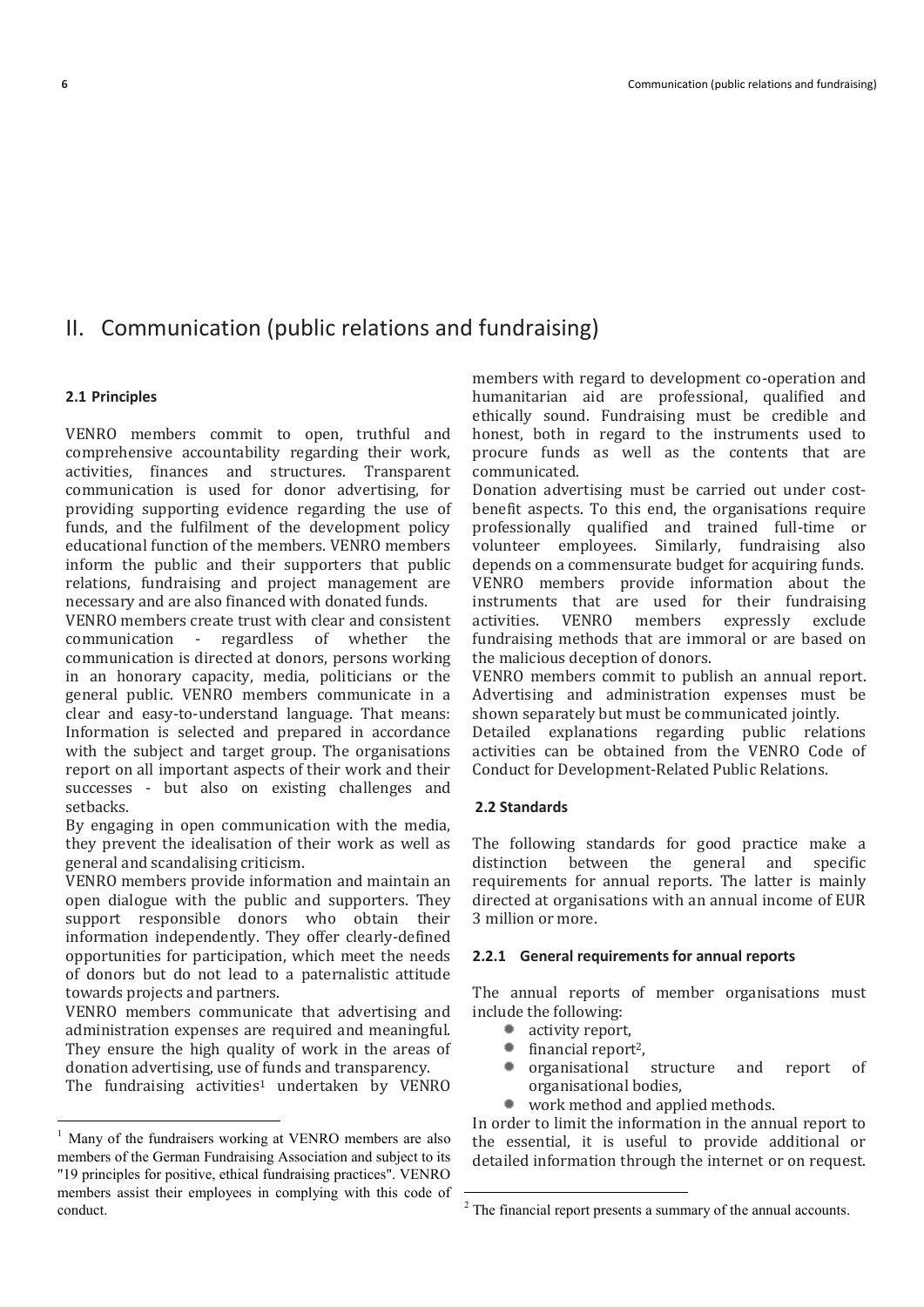This applies to the annual accounts as well as the statutes, evaluation reports, detailed presentations of planning and control systems, and the organisation chart.

Information regarding the type and amount of remuneration for the management body, and collaboration with freelance consultants, agencies and other service providers must also be made available.

### <span id="page-6-0"></span>**2.2.2 Special requirements for annual reports**

Organisations with an annual income of EUR 3 million or more should use the following information as reference when publishing their annual reports:

### Activity report

- Purpose of statutes (including reference how statutes can be obtained),
- Objectives and strategies,
- Successes, risks and problems/difficulties (with concrete project examples),
- Overview of how funds are used for tasks (as per the statutes) in Germany and abroad (projects, programmes, services, campaigns),
- Report on marketing (advertising and fundraising), particularly on instruments that were used,
- Outlook for the next year.

### Financial report

- Information according to DZI guidelines, contains at minimum a detailed description of the composition of revenue and expenditures, amount of project expenditures and advertising/administration costs,
- Comparative figures for the previous year must be shown, and financial benefits by a third party must be mentioned by way of report, insofar as they are significant and are not shown in revenue and expenditures,
- Explanation of the main revenue and expenditure items,
- Presentation of the appropriation of net income (in particular development of reserves),
- Information about the sworn

accountant/auditor that performs the annual account, with information on the result/certificate.

### Organisational structure and report of organisational bodies

- Organisational bodies, their personnel-related composition and tasks,
- Information regarding salary structure, and information on remuneration and expenditure reimbursements for the management level and members of organisational bodies,
- Report by organisational bodies regarding their ٠ activities,
- . Memberships and networks,
- Information on affiliated and supporting organisations (e.g. foundations, friends' associations, outsourced economic business operations),
- Organisation chart.

### Work methods and other methods

Presentation of planning and control systems,<br>planning methods and instruments, methods and instruments, Monitoring, evaluation and impact monitoring of projects and programmes.

### <span id="page-6-1"></span>**2.2.3 Other standards**

Promises that 100% of funds are put into projects which is akin to claiming that the organisation does not undertake advertising and administration tasks - are not permitted. If the organisation consists solely of volunteers, reference must be made to the resources that make the work possible.

The communication of advertising and administration activities must show revenue and expenditures in a transparent manner. In this context, the following information must be taken into account:

- proportion of donor funds in total revenues,
- ٠ proportion of public and international funds in total revenues,

proportion of church tax funds in total revenues. Organisations provide information about commission payments on request.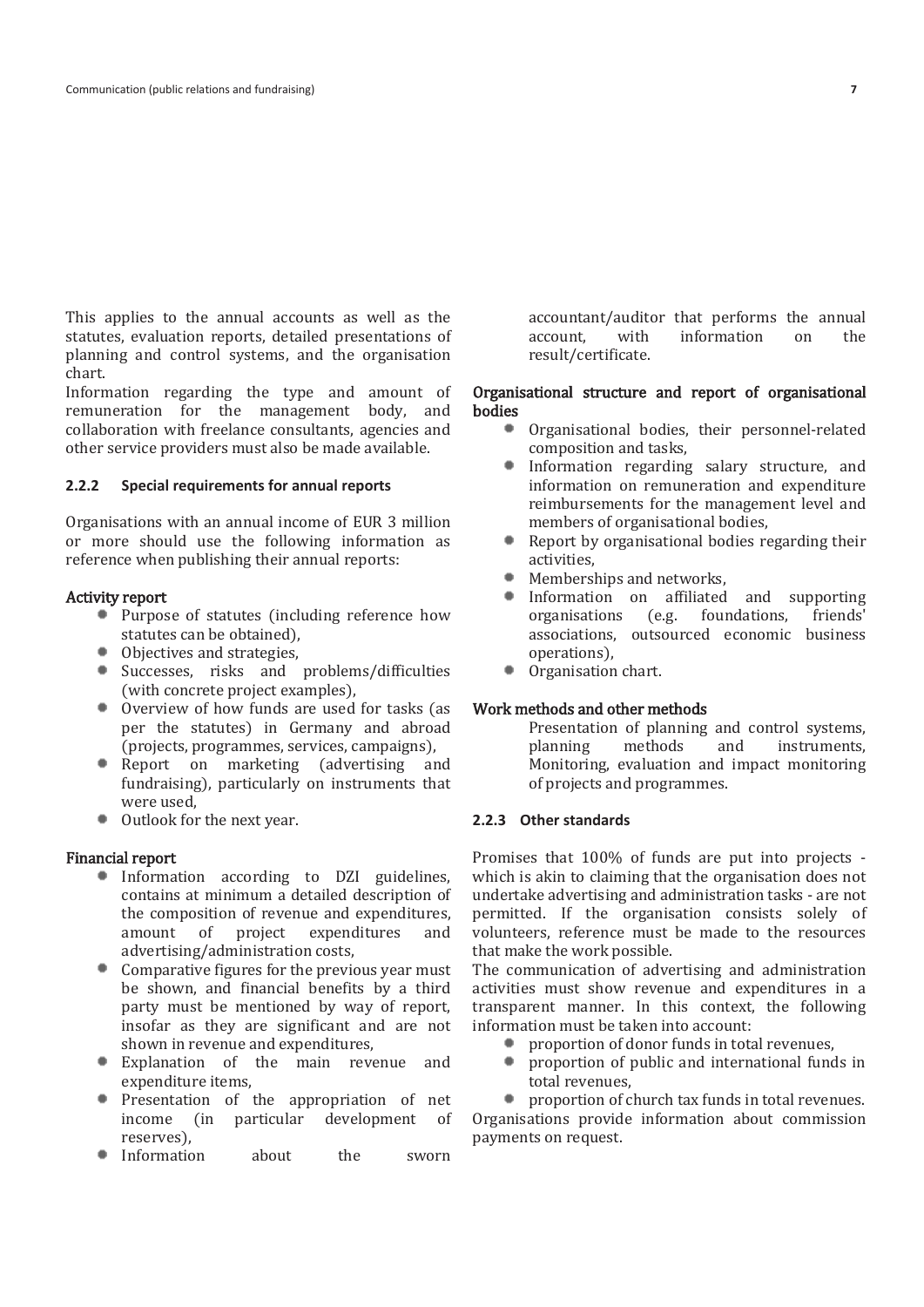### <span id="page-7-0"></span>III. Operational management

### <span id="page-7-1"></span>**3.1 Principles**

VENRO members make efficient use of the funds that are available and that have been entrusted to them. Efficiency in this context refers to the relationship between the goal or impact that has been achieved and the resources expended for that purpose. By acting efficiently, VENRO members always aim to achieve the best possible ratio between target achievement and use of funds.

VENRO members are responsible for and required to use funds in a target-oriented, purposeful and diligent manner, and only use them to carry out their activities at the required scope.

VENRO members commit to maintain their advertising and administration expenses within a reasonable range. They always use the standards and parameters published by the Deutsches Zentralinstitut für soziale Fragen (DZI) as a point of reference for calculating their advertising and administration expenses.

VENRO members view corruption as the abuse of funds that have been entrusted to them for personal gain7. VENRO members fight corruption as a hindrance to development at all levels of their activities. VENRO members commit to develop standards for the prevention of and fight against corruption.

Moreover, VENRO members also commit to implement effective planning, management and control mechanism to secure the efficient use of funds. They apply stringent procedures for the approval and expenditure of budget funds; this also includes criteria for the provision of project funds and provisions for the awarding of contracts to third parties / service providers.

Members establish guidelines for procurement, signature authorisation (with the "second-set-of-eyes principle") and travel costs, and provide information about the same on request.

Fund flows and use of funds as intended is monitored to prevent and identify any waste and misuse of funds.

VENRO members assess risks realistically, minimise them and take reasonable precautions to protect themselves against risks.

The remuneration of employees, along with

reimbursements for expenditures incurred by members of organisational bodies, must be commensurate with the size of the respective organisation and the required qualifications and level of responsibility of the employees. Consulting contracts must be commensurate in terms of cost-benefit aspects. Consulting fees must be within the customary range; however, as non-profit organisations that collect donations, VENRO members cannot pay the same fees as are customary in the open market.

### <span id="page-7-2"></span>**3.2 Standards**

<span id="page-7-3"></span>The following standards specify the principles described above.

### **3.2.1 Remuneration for and selection of employees and consultants**

VENRO members ensure that there is a balance between the public expectations regarding remuneration in nonprofit organisations and the need to offer remuneration that attracts and retains the employees who are required to carry out its tasks.

Full-time employees are generally selected on the basis of a tendering procedure. The selection process for consultants must be transparent or regulated through a tendering procedure.

### <span id="page-7-4"></span>**3.2.2 Key figures for assessing efficiency**

VENRO members have different contracts, structures and work methods, and also use different methods to finance their operations. Accordingly, they use key figures that have been adapted to their own needs for assessing their efficiency. However, VENRO members also exchange information regarding the further development of key figures to ensure the greatest possible level of comparability.

#### <span id="page-7-5"></span>**3.2.3 Financial reporting and annual accounts**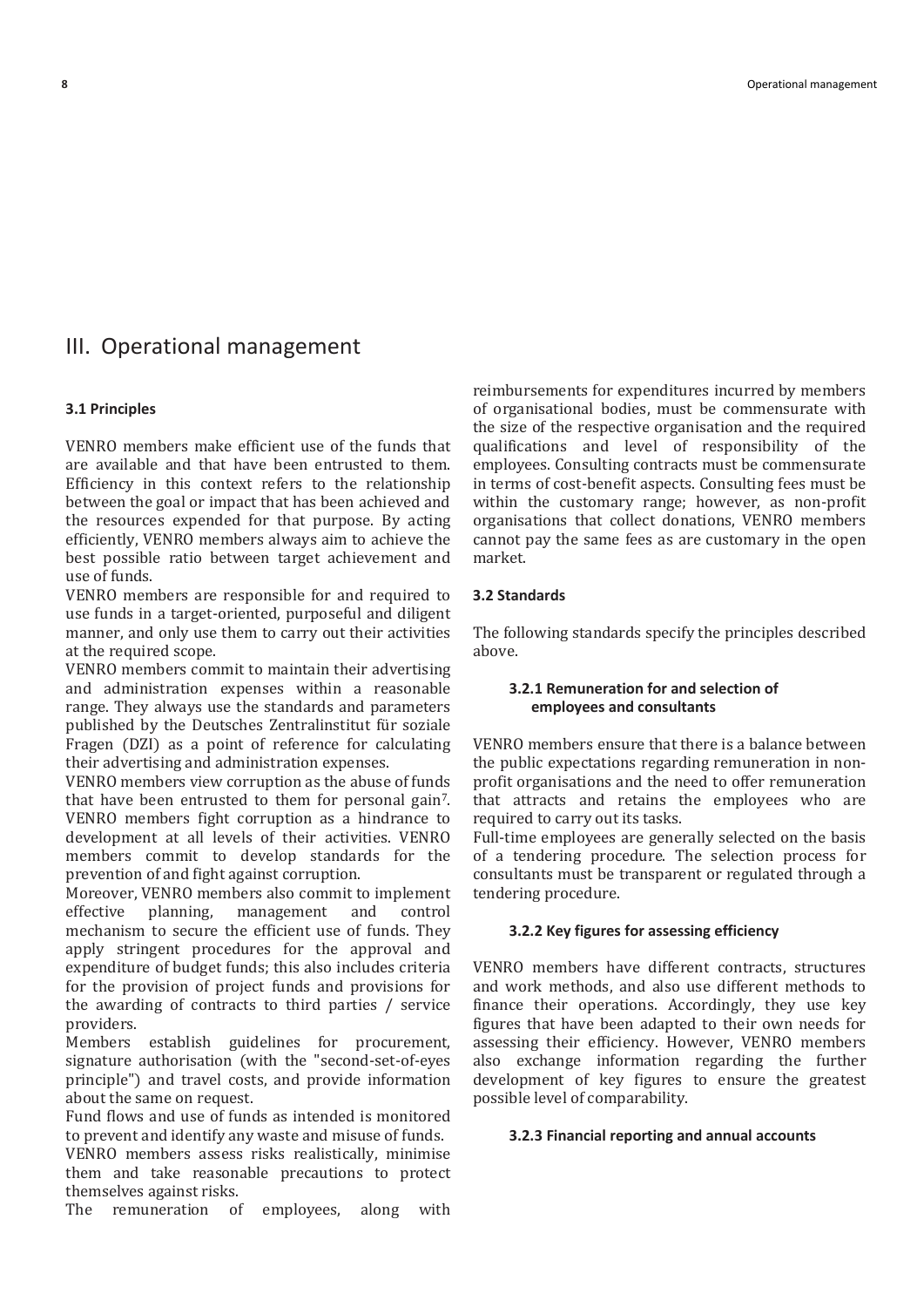The financial reporting system <sup>3</sup> of VENRO members provides sufficiently detailed and traceable documentation of the origin and use of funds, as well as the structure and development of assets, reserves and liabilities. To the extent that is economically justifiable, financial reporting must be undertaken in accordance with commercial law, and the annual accounts must consist of an income <sup>4</sup> statement and a balance sheet.

On request, VENRO members publish their annual accounts and the provisions applied for financial reporting purposes (Civil Code, Commercial Code) 5.

Financial contributions by third parties that are of material importance and are not shown in revenue and expenditures must be mentioned in the financial report.

### <span id="page-8-0"></span>**3.2.4 Complaints management and corruption**

The organisation must establish a suitable framework, for example by appointing a neutral ombudsman, which enables employees to submit complaints without a fear of negative repercussions.

In addition, each VENRO member must establish written guidelines for the prevention of conflicts of interest and corruption. They ensure compliance with the same, and also ensure that they are published on request.

 $\overline{a}$ 

<sup>&</sup>lt;sup>3</sup> Financial reporting refers to the external documentation of operational events. Data is provided by the bookkeeping or accounting system. Bookkeeping records all transactions on a scheduled basis, without gaps, and in an orderly manner as regards time and facts, on the basis of receipts.

<sup>&</sup>lt;sup>4</sup> The annual account consists of the detailed presentation of revenue, expenditures, assets, reserves and liabilities at the end of the business year.

 $5$  If an organisation provides business services (e.g. rescue services, ambulant care services, driving services) and is thus in direct competition with other providers, it can limit reporting to development aid, development co-operation, humanitarian aid and international understanding if the publication of the entire annual accounts would result in competitive disadvantages.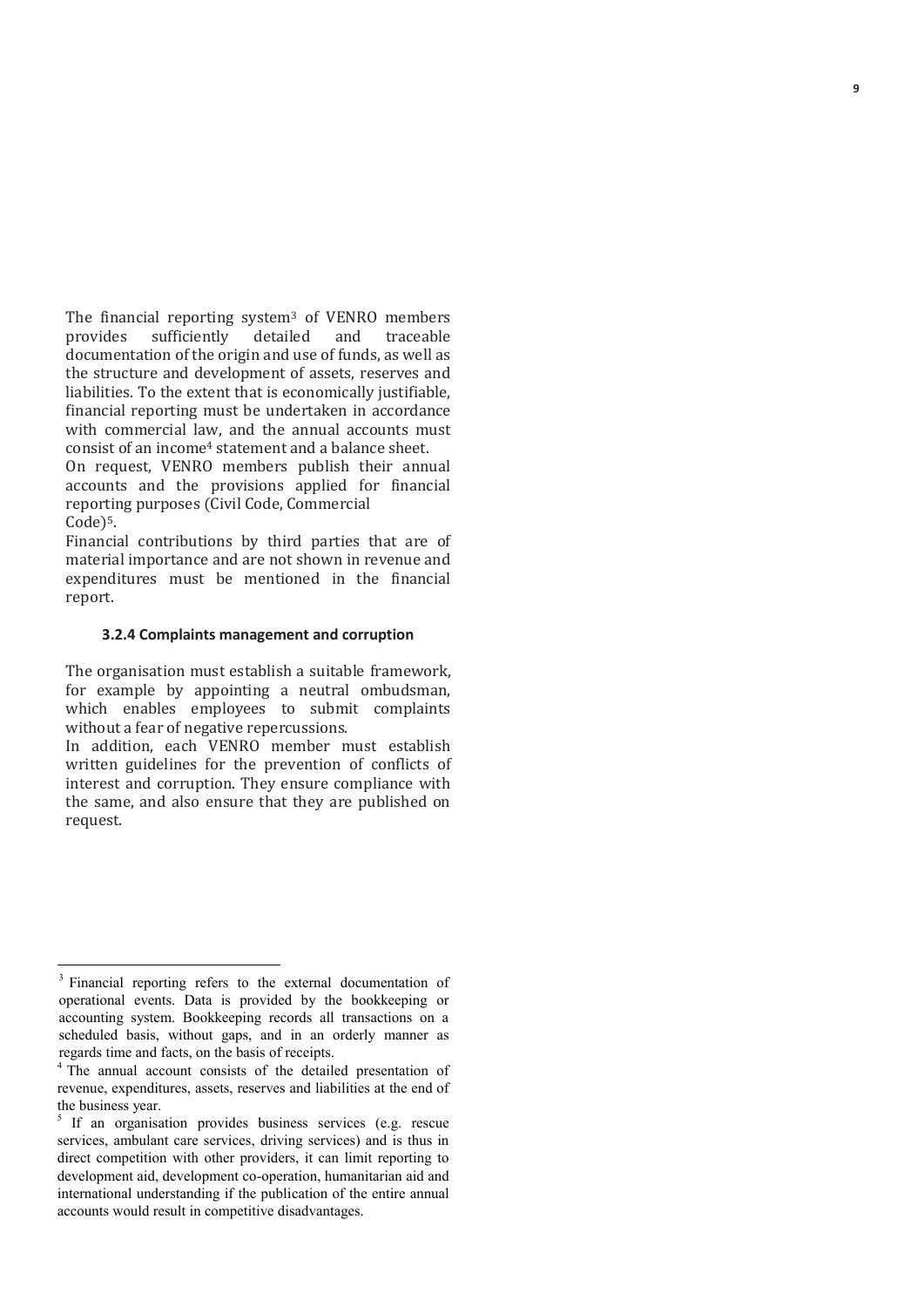### <span id="page-9-0"></span>IV. Outcome and impact orientation

### <span id="page-9-1"></span>**4.1. Principles**

VENRO members commit to outcome and impactoriented work methods. This means two things: First, they work towards describing the intended outcome and impact, monitor and analyse outcomes and impacts that have been achieved<sup>6</sup>, and learn from the resulting experiences. Second, they support and motivate their local partner organisations and project holders to do the same. This is designed to initiate learning processes and allow for continuous improvements at the VENRO members themselves, as well as the project holders, partner organisations and target groups.

Each VENRO member develops a procedure for monitoring outcomes and impacts that is appropriate in relation to its mandate and available resources. In this context, benefits must be commensurate with costs. Requirements for outcome and impact monitoring are based on framework conditions that are specific to the organisation and the project, for example the size of the institution, staff options, number and complexity of projects.

### <span id="page-9-2"></span>**4.2. Standards**

l

<span id="page-9-3"></span>The following standards apply to the implementation of outcome and impact monitoring:

### **4.2.1 Guidelines**

VENRO members develop guidelines and structures for outcome and impact monitoring that are commensurate with their work and the size of their organisation.

### <span id="page-9-4"></span>**4.2.2 Partner orientation**

Where VENRO members support independent partner organisations, they work towards ensuring that the latter implement appropriate outcome and impact monitoring and report on the same. In this vein, the partner's own approaches with respect to outcome and impact monitoring are respected and supported.

### <span id="page-9-5"></span>**4.2.3 Methods**

The organisations provide suitable reports regarding the implementation and results of outcome and impact monitoring processes, for example in annual reports. This enables interested third parties such as donors, institutional donors and others to obtain an overview of the type and manner of outcome and impact monitoring at the respective NGO.

Transparency not only refers to the disclosure of organisational and financial data but also, where possible, accountability regarding the outcomes and impacts that were achieved. The following criteria are used as reference insofar as outcome and impact monitoring is carried out by way of evaluations<sup>7</sup>:

- Usefulness: Alignment to agreed evaluation purposes and the information required by the intended users,
- Practicability: Realistic, well thought-out, diplomatic and cost-conscious planning and implementation.
- Fairness: Respectful and fair dealings with the affected persons and groups.
- Accuracy: Evaluation must provide valid information and results for the relevant evaluation item and evaluation questions.

In addition to these standards, VENRO members place particular emphasis on the participation of target groups in the evaluation process, and on the independence of experts (i.e. by using external experts where possible)<sup>8</sup>.

l

<sup>6</sup> Outcomes and impact in this sense refer to the changes that can be attributed to the project or programme. They may be shortterm, long-term, planned, unplanned, positive and negative.

<sup>7</sup> See definitions regarding evaluation by the Development Assistance Committee (DAC) and the Deutsche Gesellschaft für Evaluation (DeGEval).

<sup>&</sup>lt;sup>8</sup> For additional details, see: [http://www.degeval.de/.](http://www.degeval.de/)